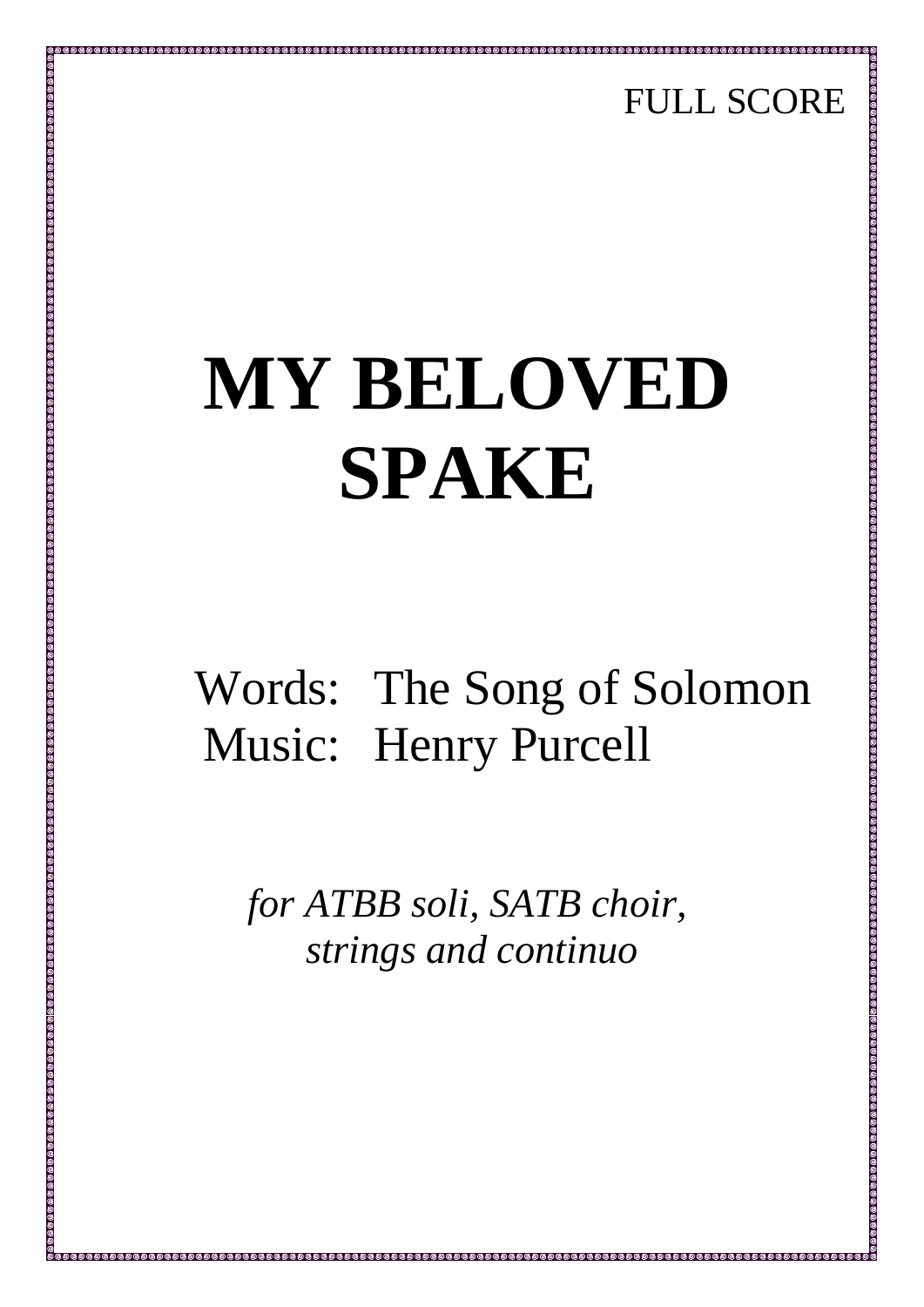## **My beloved spake**

The Song of Solomon ii, 10 - 13, 16

Henry Purcell



\* Bar 11: the double barline probably implies a repeat of bars 1 - 11 (and, correspondingly, bars 170 - 180).

*Editorial Procedure*

Small notes in the organ part are continuo realisation.

Trills in square brackets and small accidentals are editorial. Small semiquaver tails above notes denote (editorial) rhythmic modification,

to bring parts into line at the same point, but this could be taken further.

Significant variants between sources are called to attention in footnotes. Where the autograph is referred to,

this is of the first version of the piece. That of the revised version is lost (though other sources are copied from it),

hence the difficulty of establishing a definitive musical text.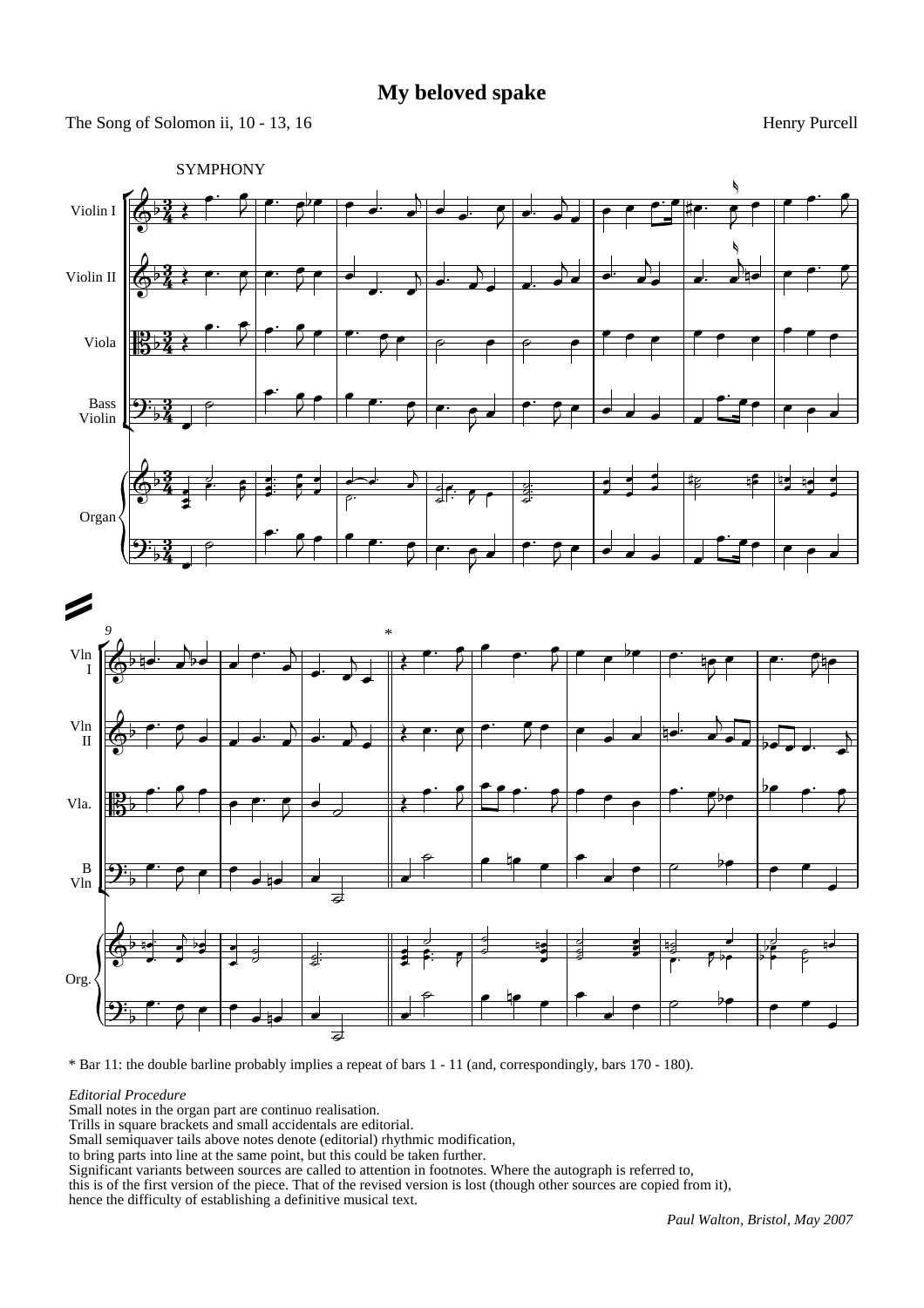

\* Bars 21 - 28 (and 190 - 197): ornament signs present only in the autograph - no other sources (nor the King recording) include them.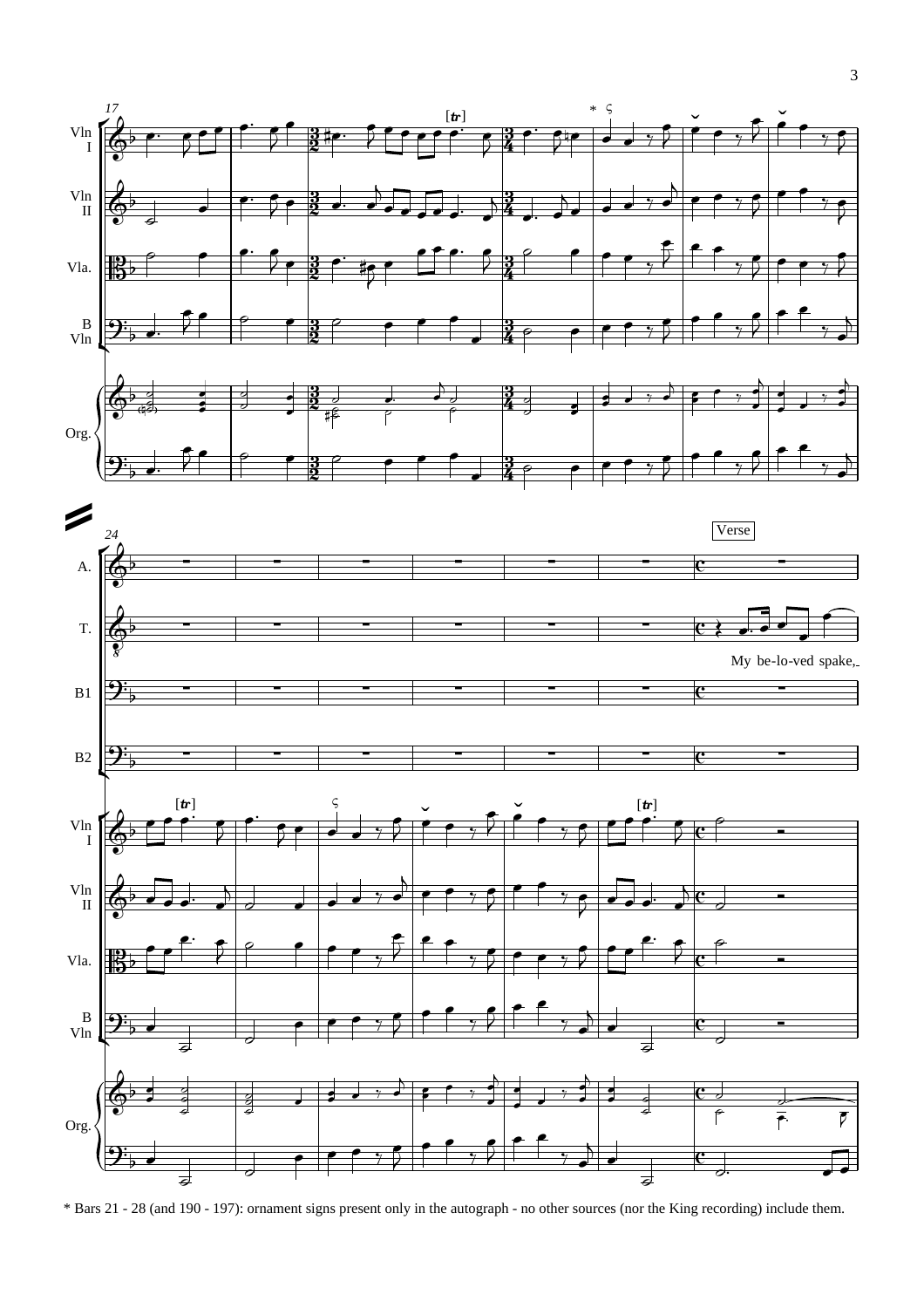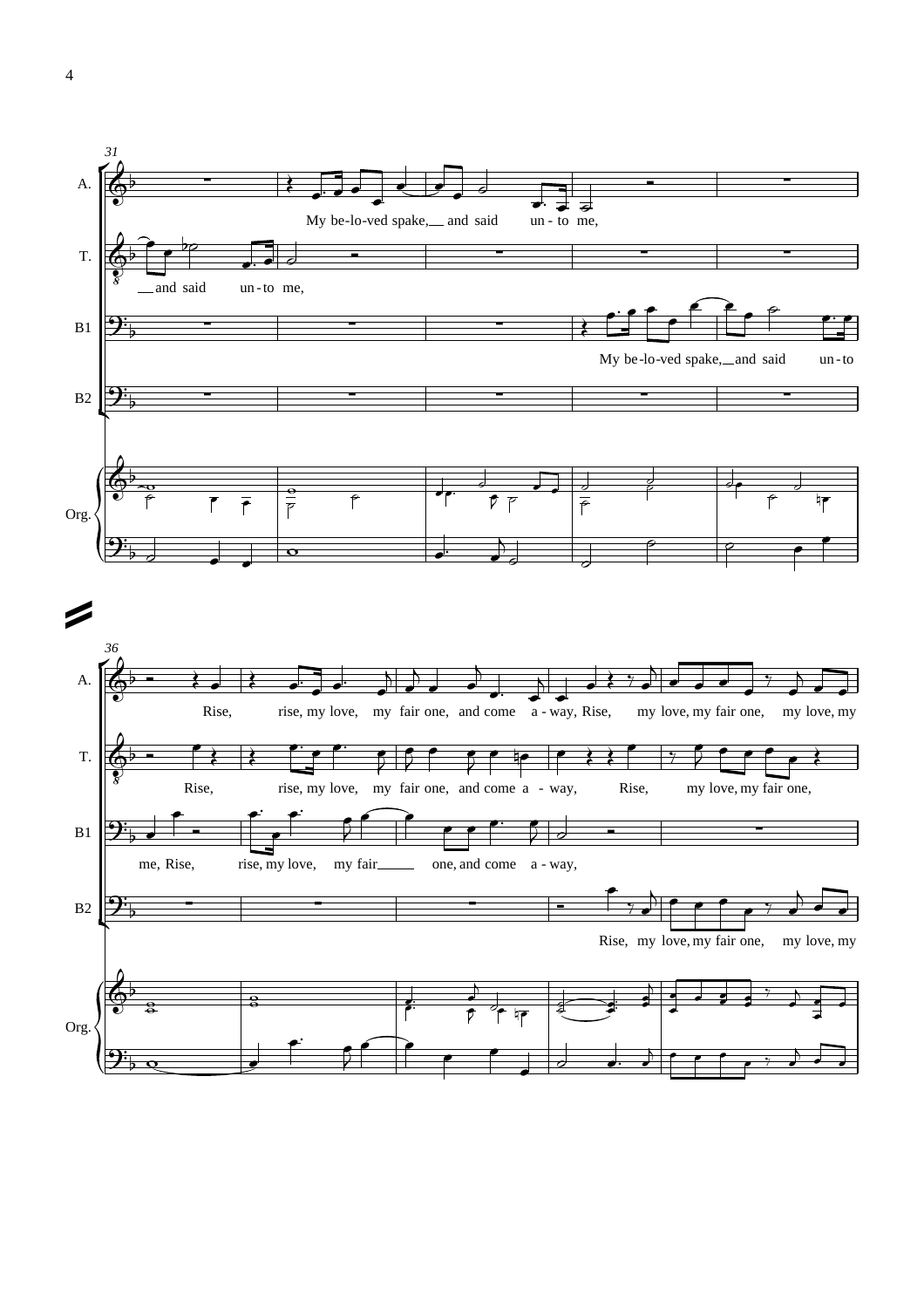*41* RITORNELLO my love, my fair one, and  $\overline{\phantom{a}}$  $\overline{a}$  $\overline{\phantom{a}}$  $\overline{\phantom{a}}$ come a-way.  $\overline{\phantom{a}}$ ₹  $\overline{\phantom{a}}$  $\overline{\phantom{a}}$  $\overline{\cdot}$  $\overline{\phantom{a}}$  $\overline{\phantom{a}}$ ≹



my love, my fair one,

 $\bullet$   $\bullet$   $\bullet$   $\bullet$ 

A.

 $41$ 

 $\overline{\mathbb{Q}}$ 

fair one, rise,

 $\sum_{i=1}^{n}$ 

my love, my fair one,

 $\frac{1}{2}$ 

 $\overline{\phantom{a}}$  $\overline{A}$ 

 $\overline{\mathbf{r}}$ 

 $\overline{\phantom{a}}$ 

 $\overline{\phantom{a}}$ 

 $\overline{\phantom{0}}$  $\overline{a}$ 

 $\overline{\mathbf{f}}$ 

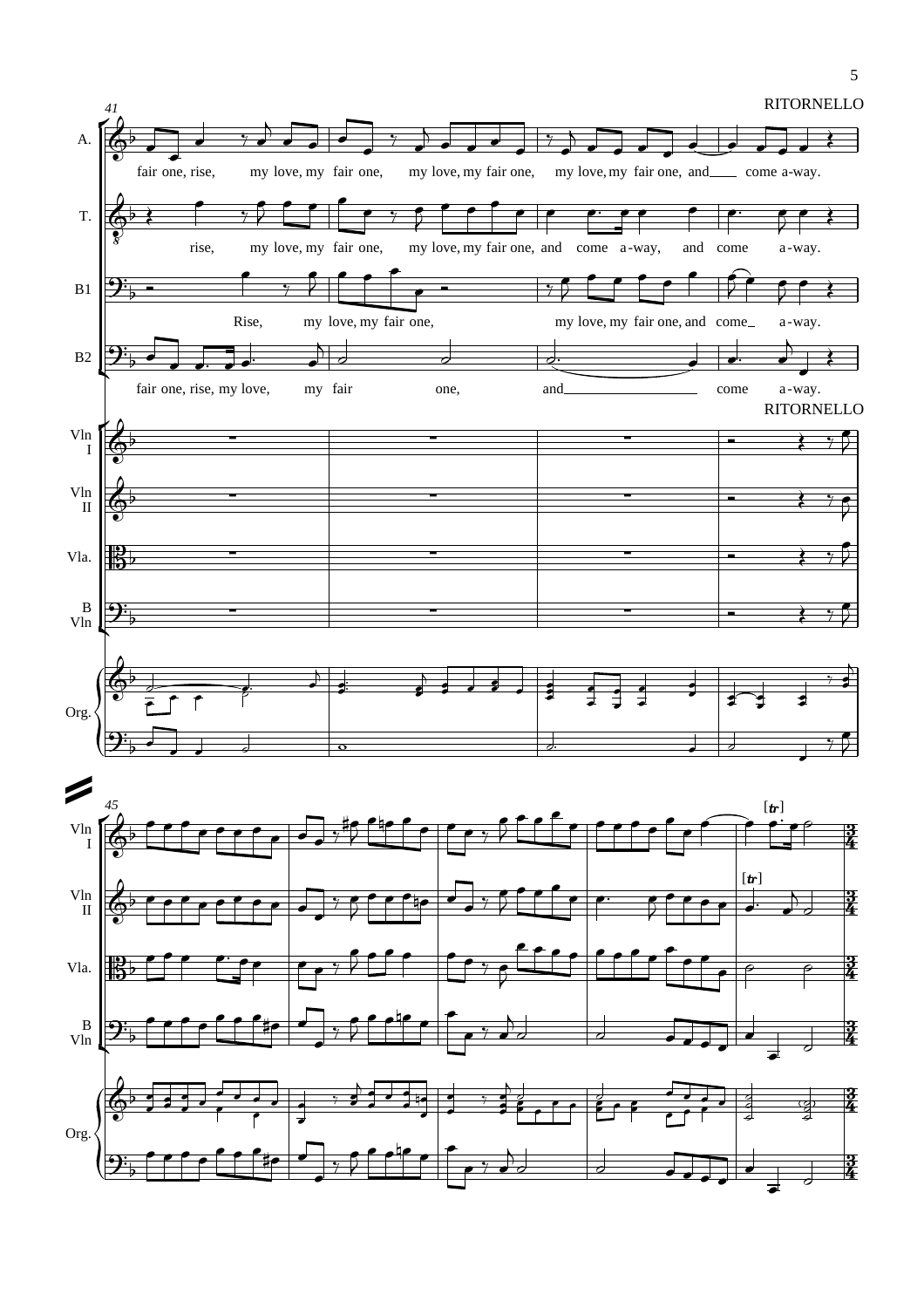

\* Bar 50: the tempo marking is in one source, but not the autograph.

The accidentals in this section are inconsistent in the sources - the presence of E naturals (not required by the

key signature) could suggest some missing E flats. One source gives a key signature of three flats from bars 50 - 82.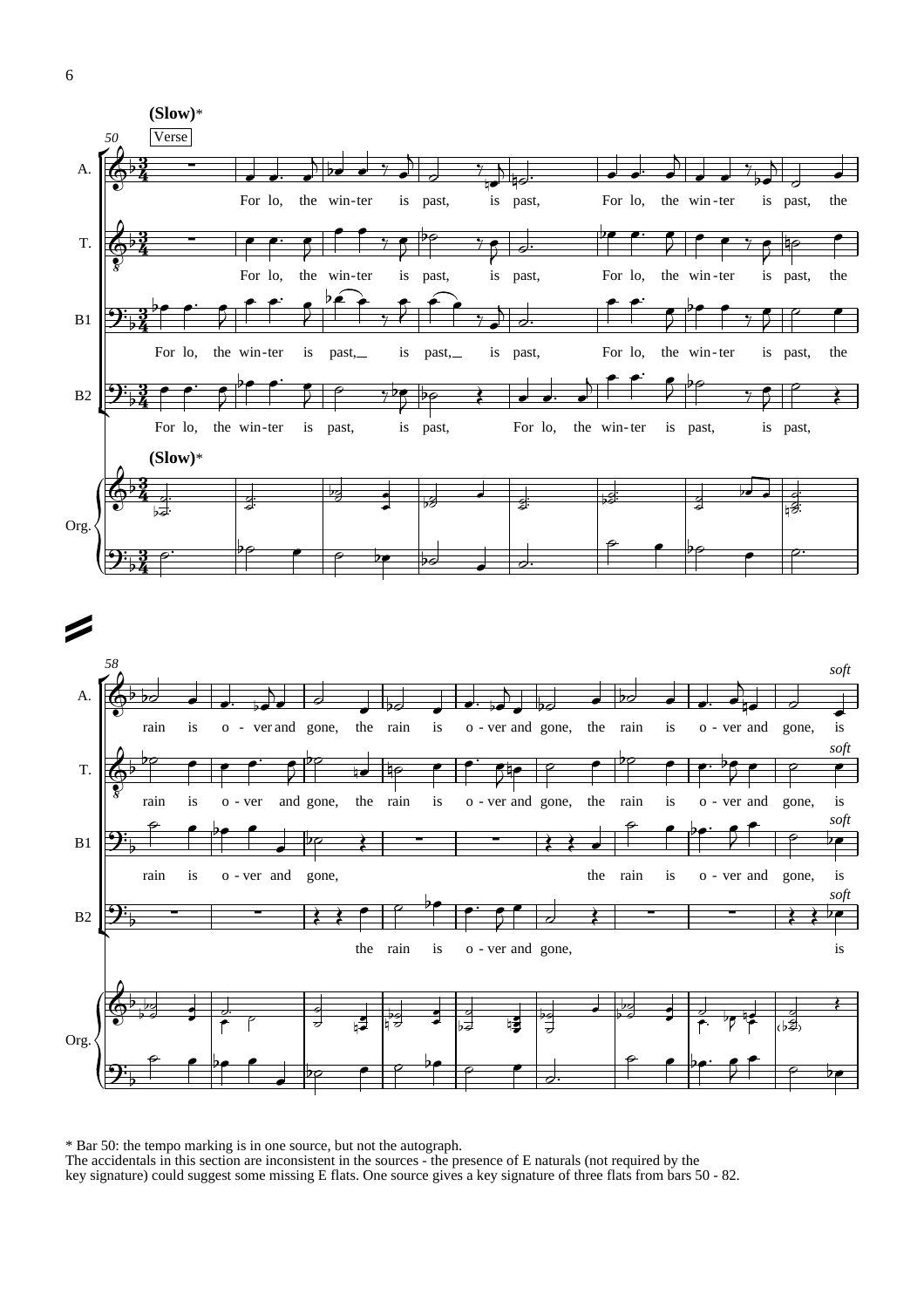

\* Bar 76, beat 3: Violin 1 - D§ (i.e. no accidental) in all sources (the absence of a natural to the E could suggest a flat). Violin 2 - Db in all sources except one (D§).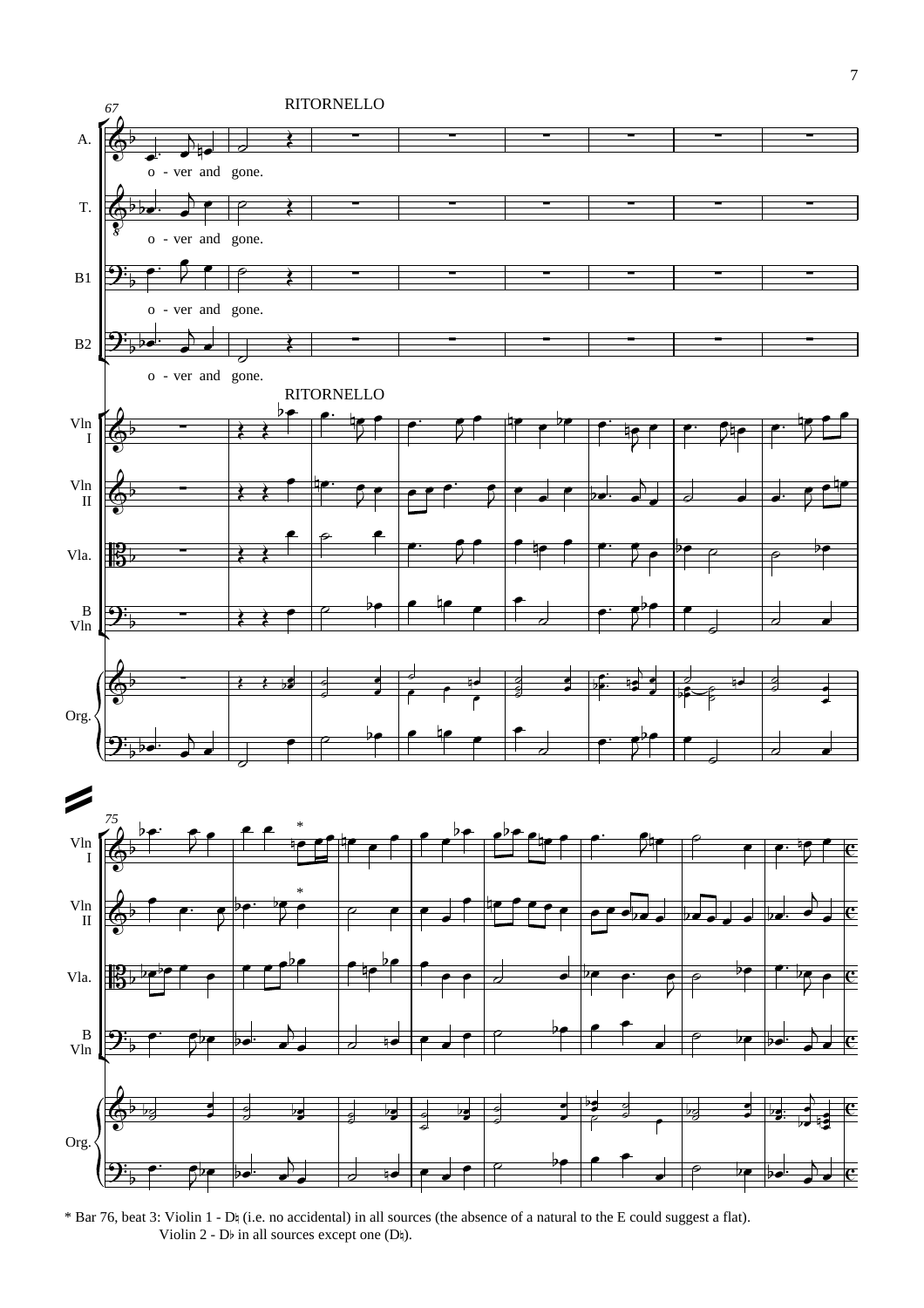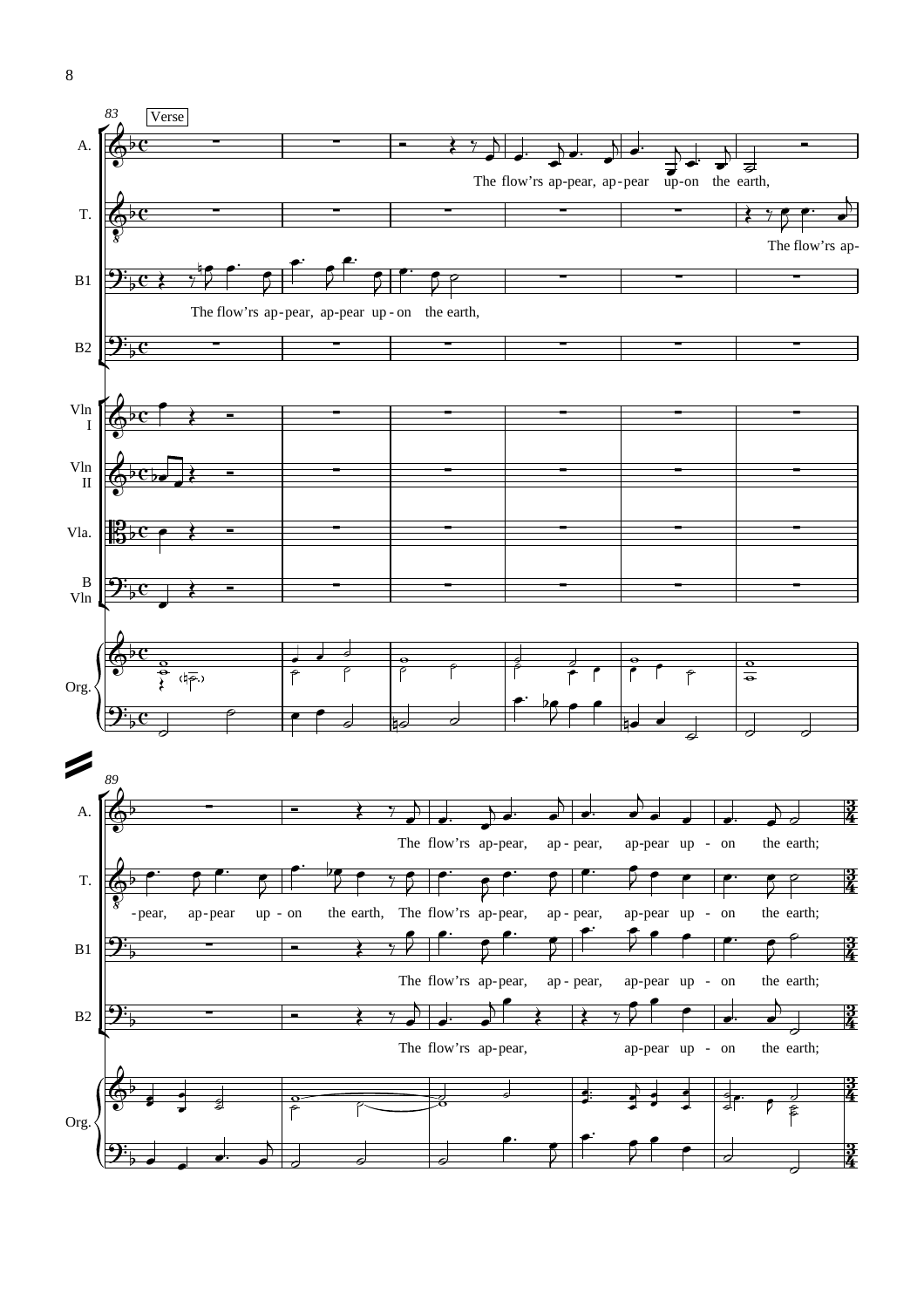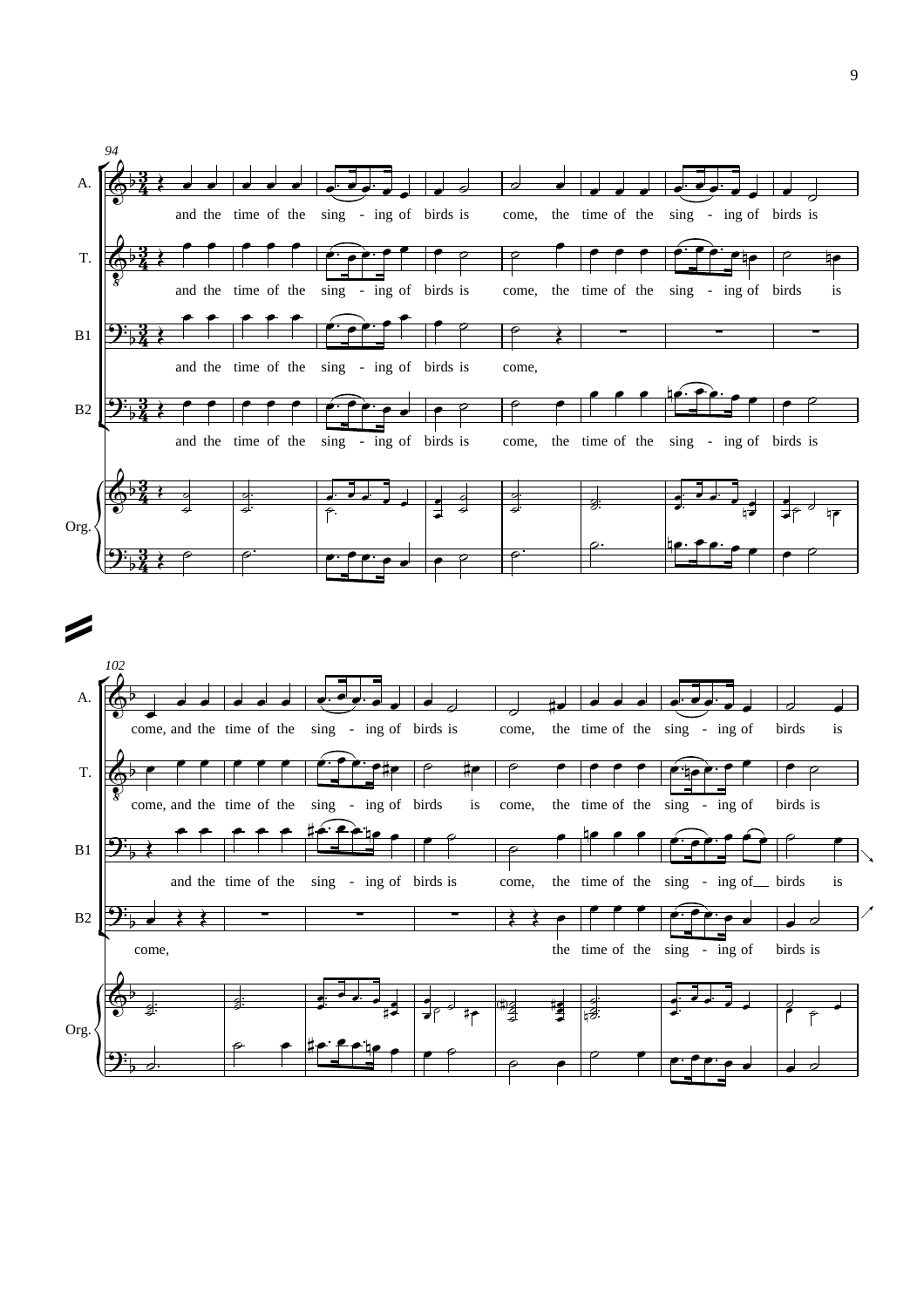

\* Bars 110 - 121: The instrumental doubling of the full choir parts is suggested by the violin parts of bar 121, which appear in two sources (manuscript copies). However, none of this appears in the autograph (or the King recording).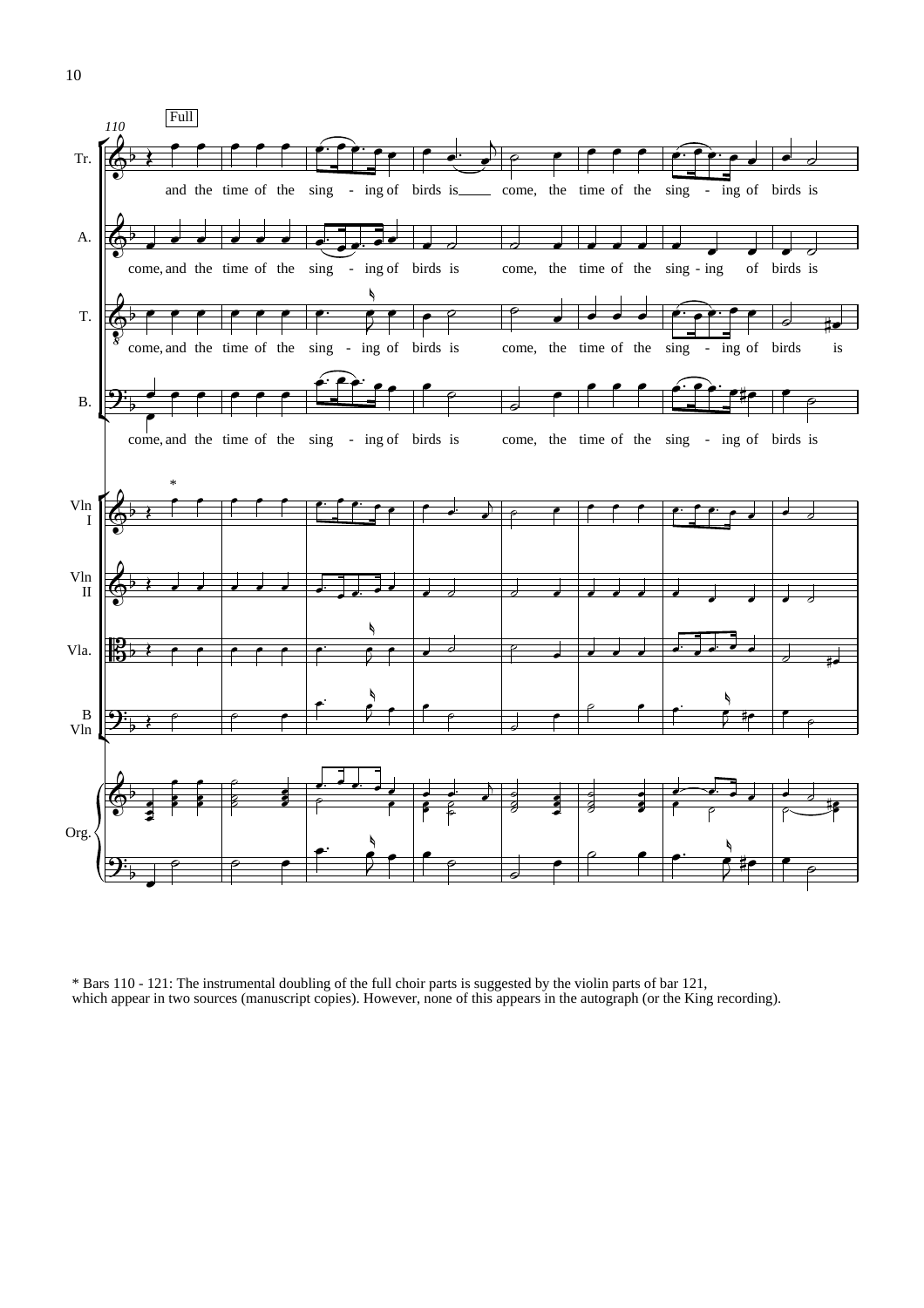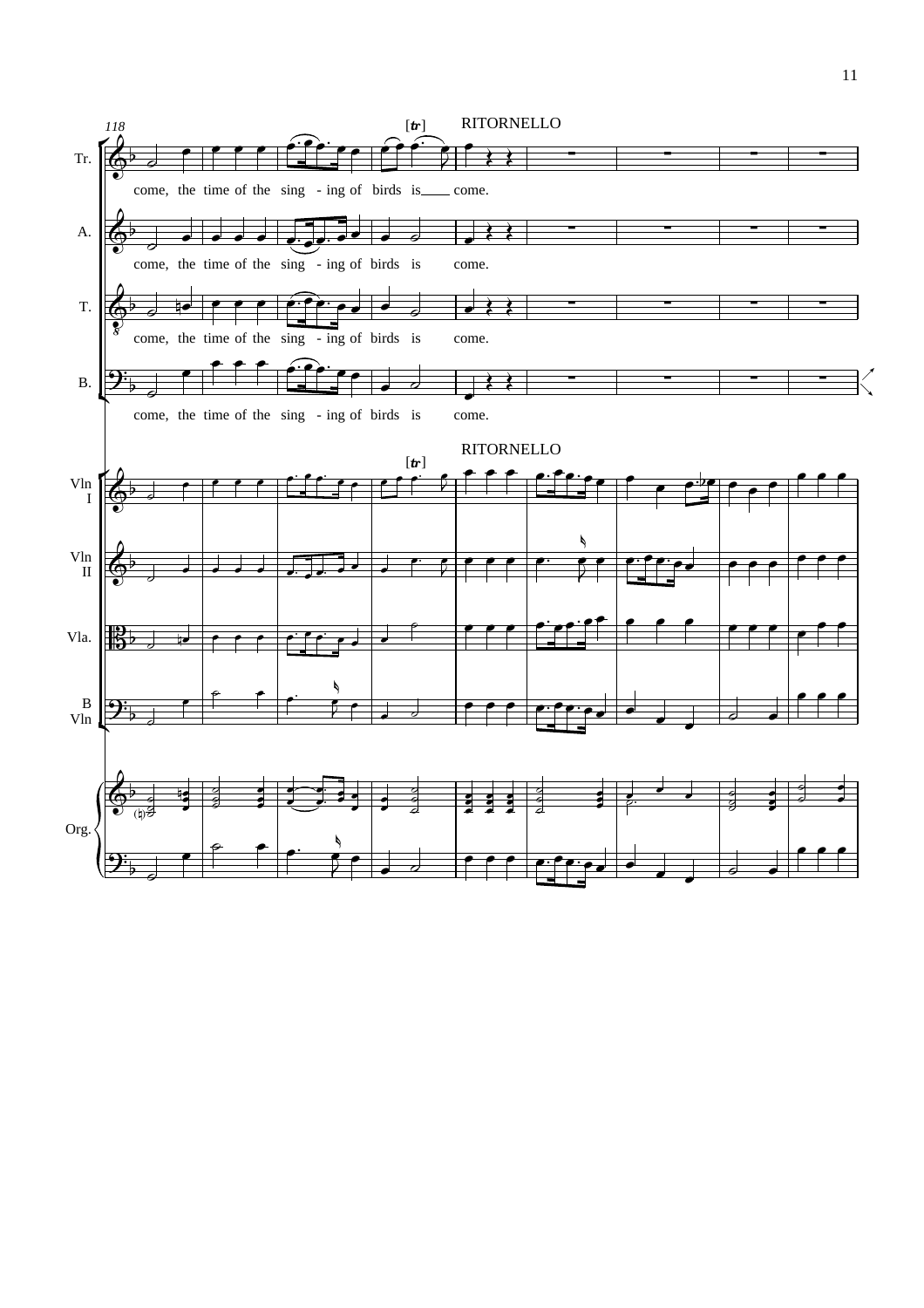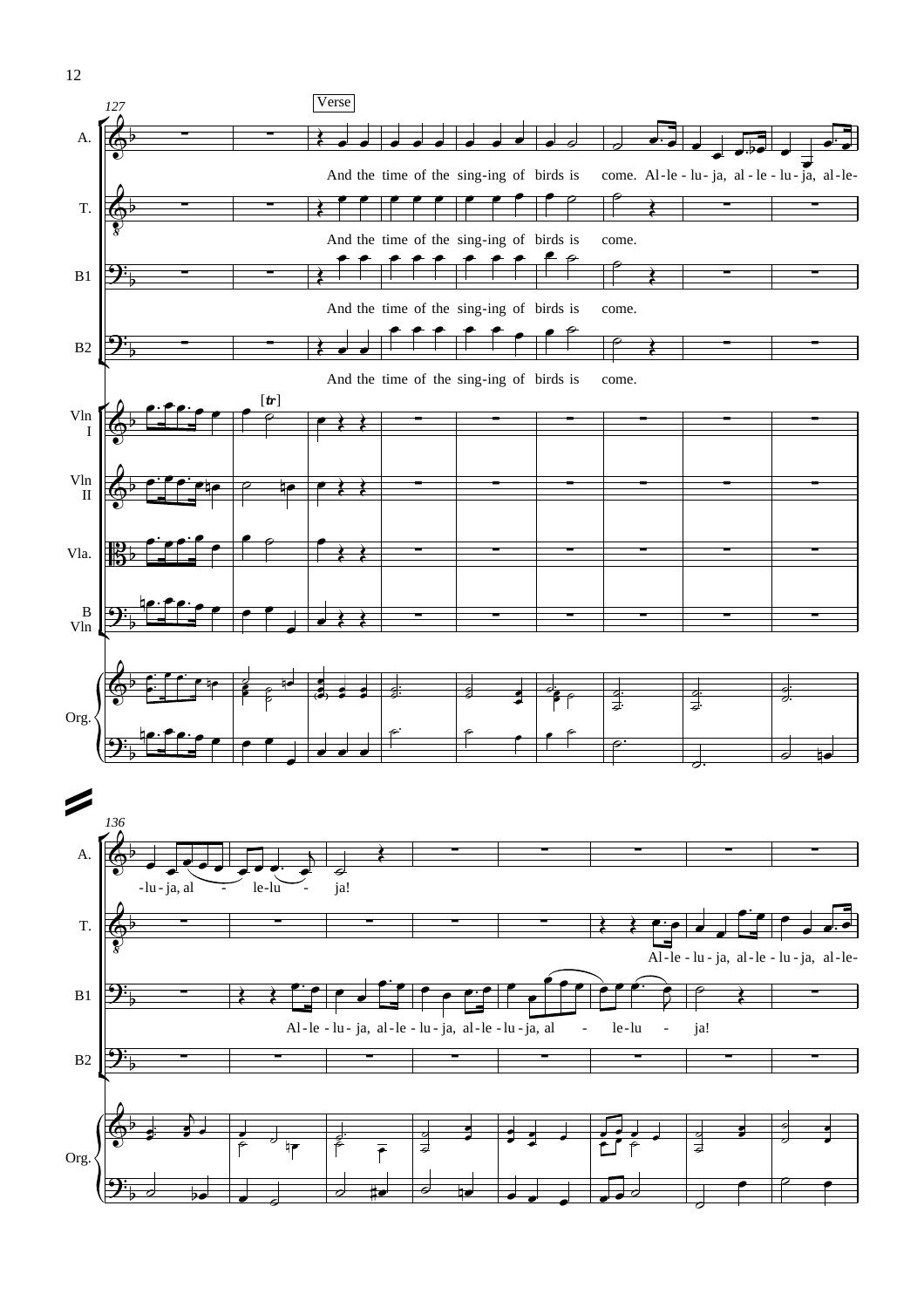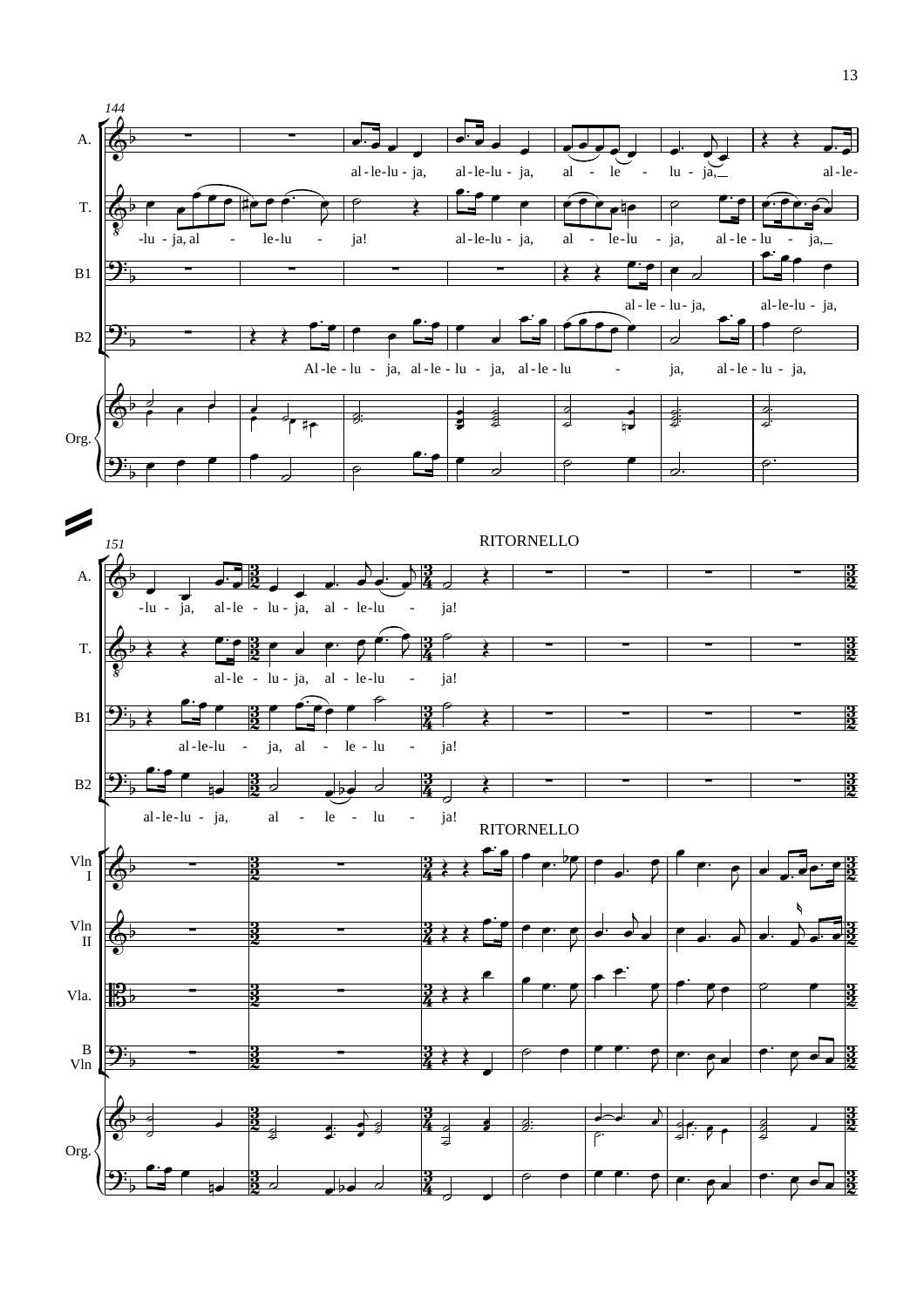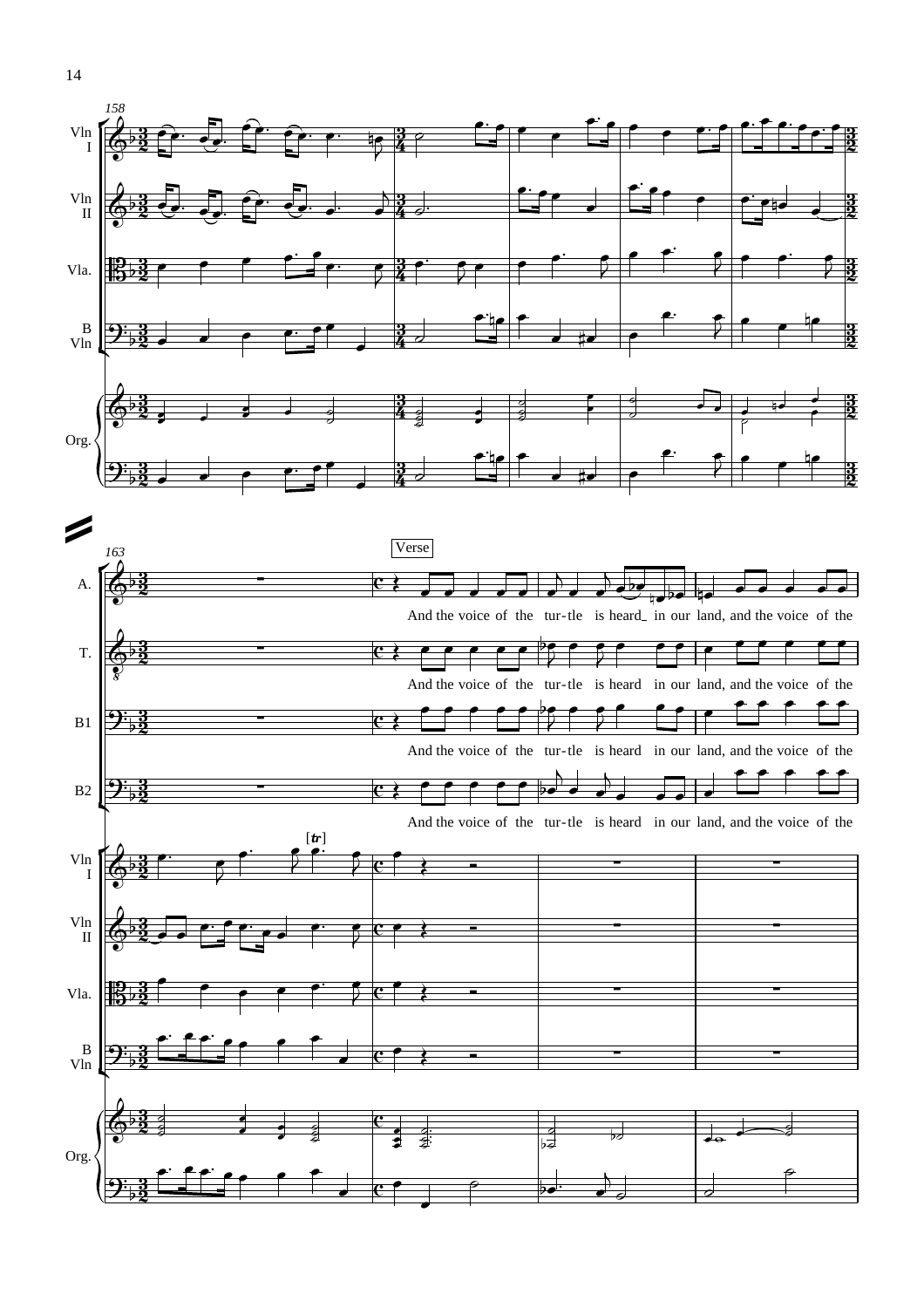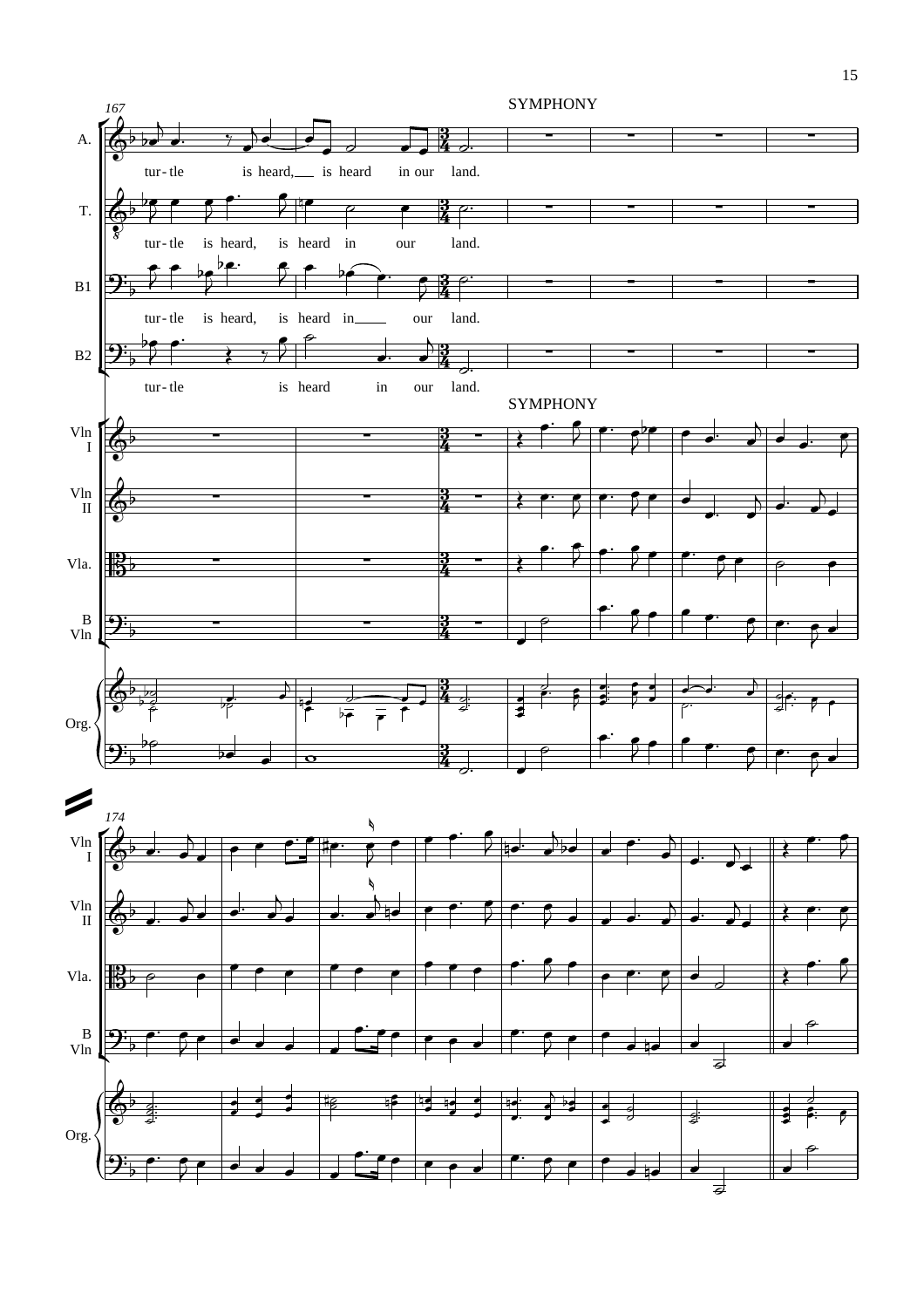



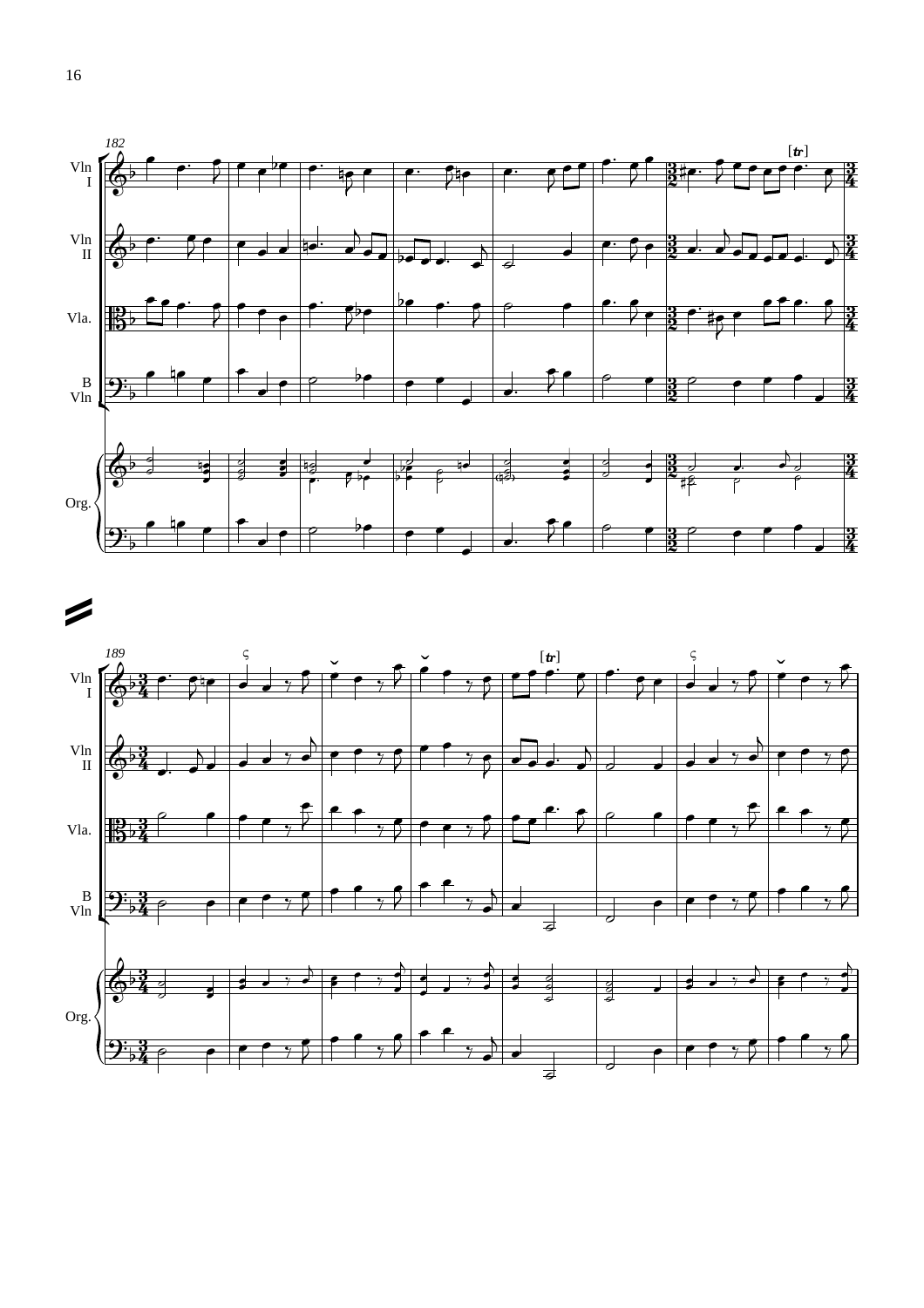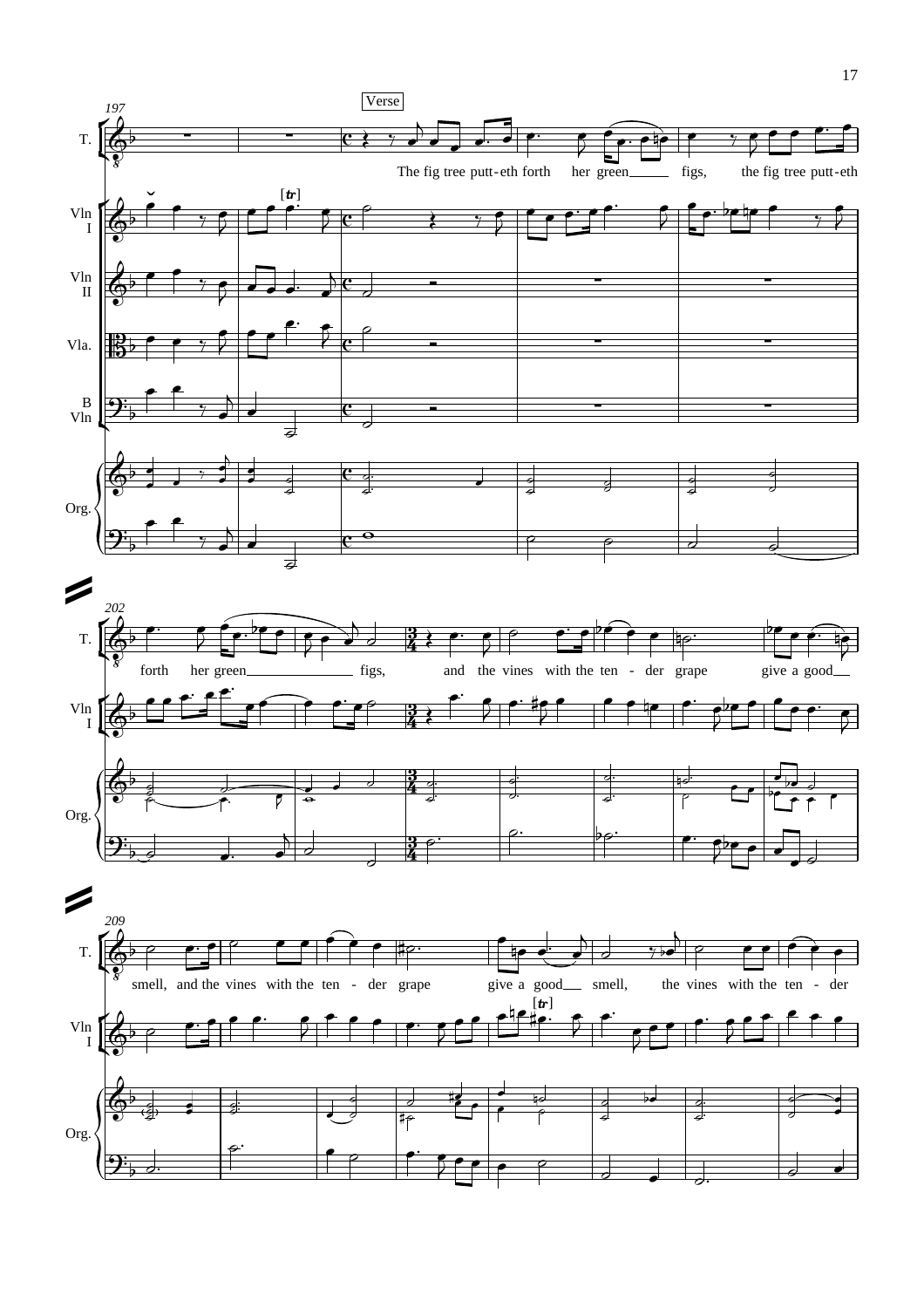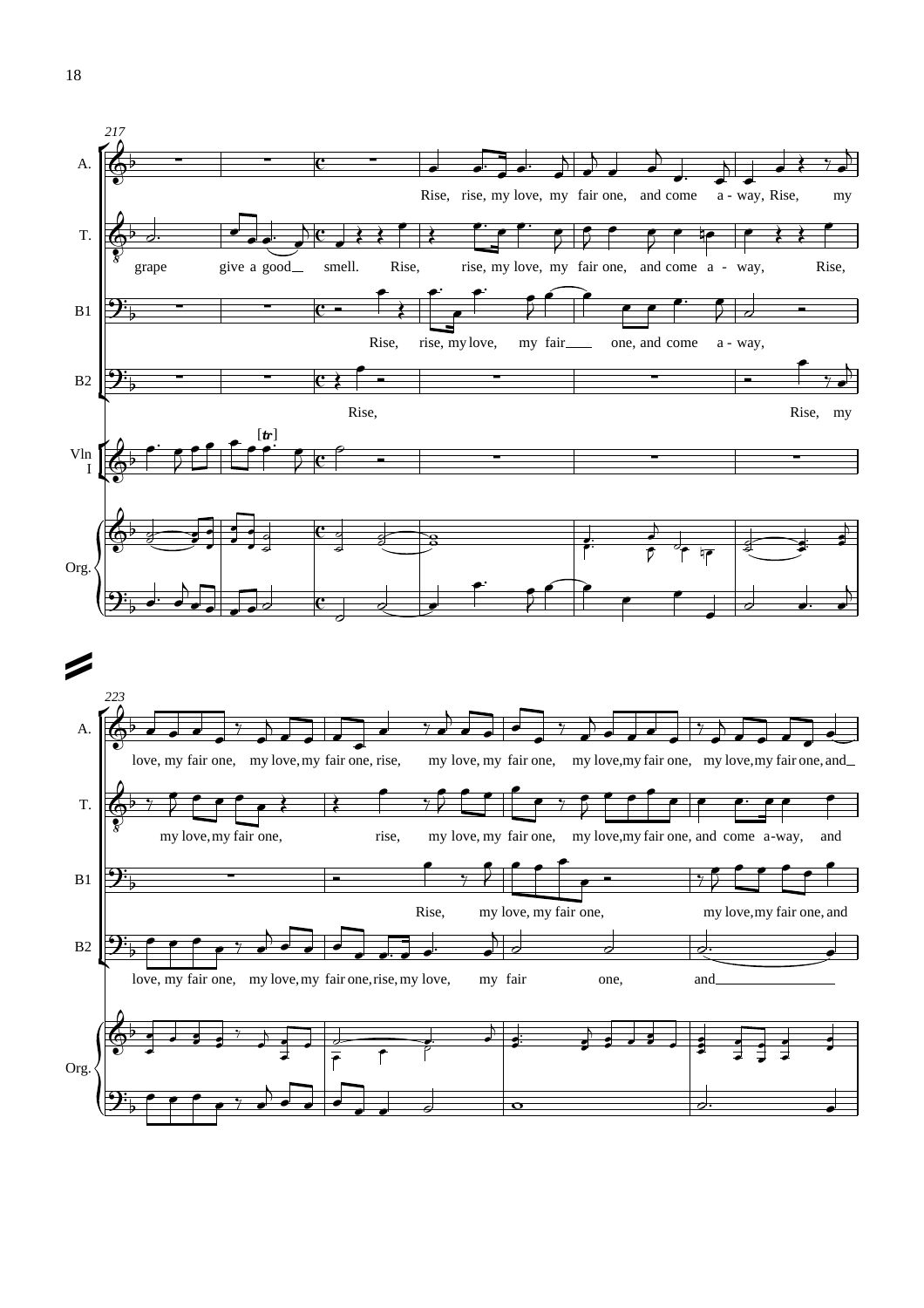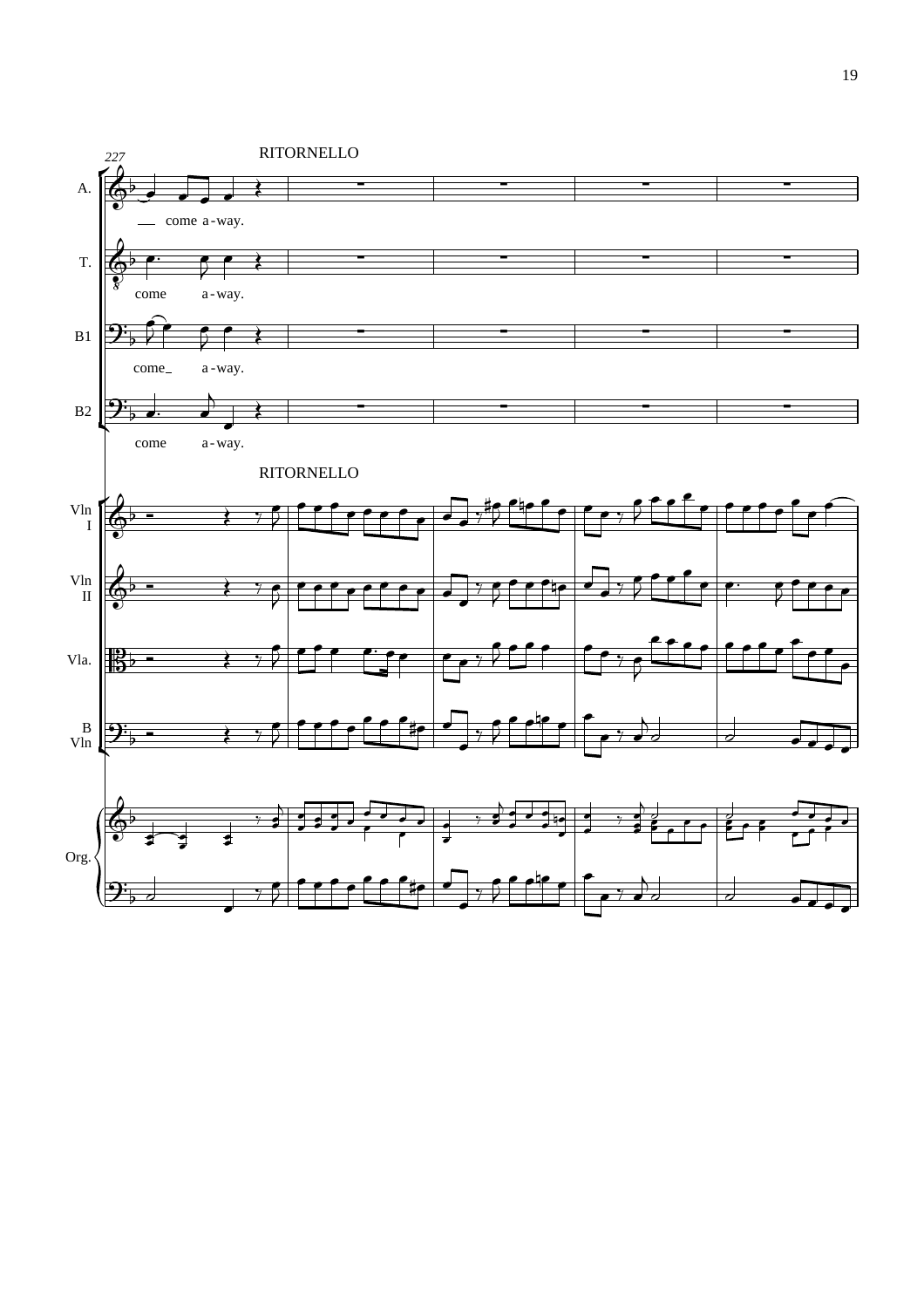

\* Bars 232 - 233: some sources truncate these into one bar, by shortening the minim chord in the strings to a crotchet, the voices entering on the last beat of bar 232.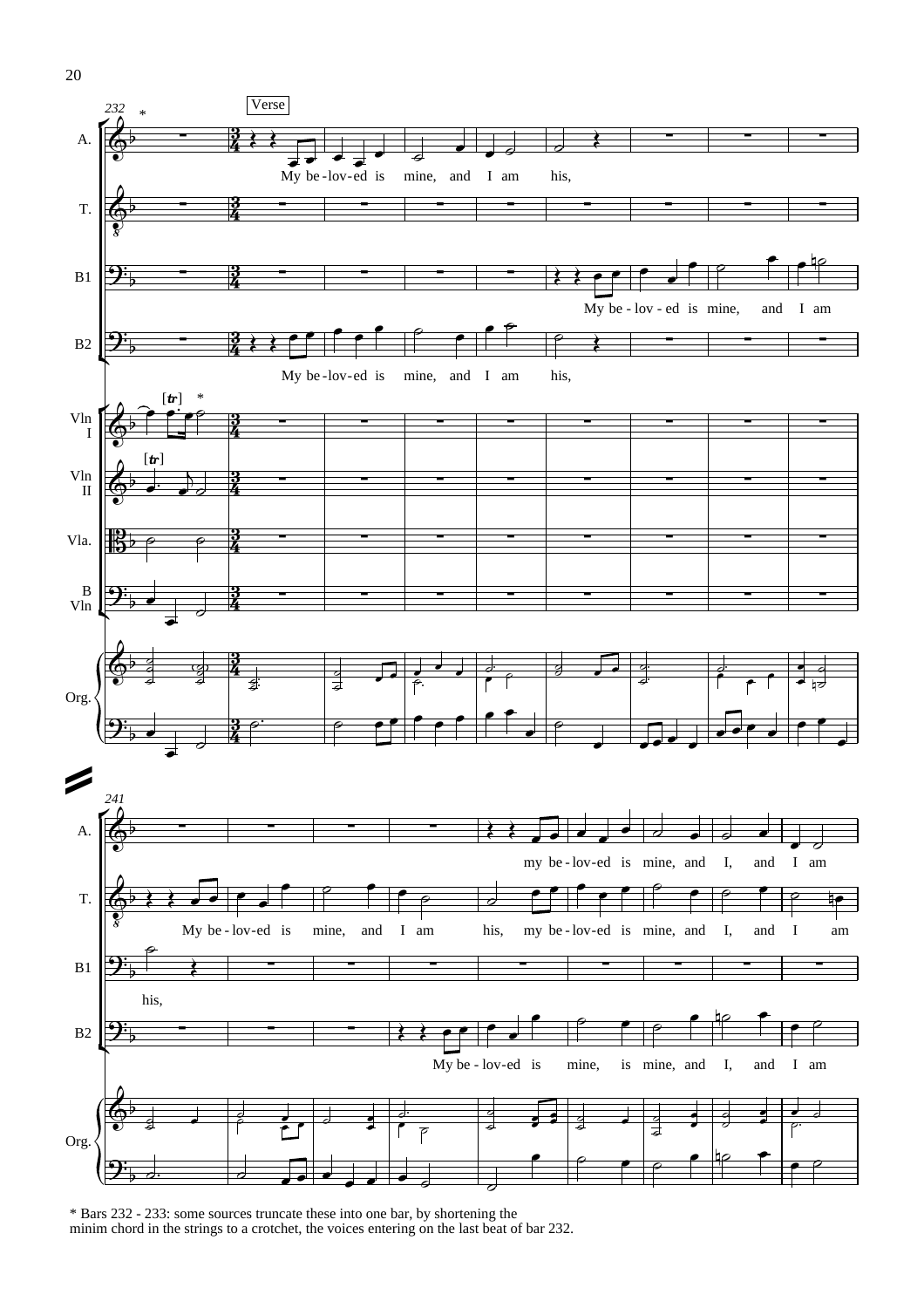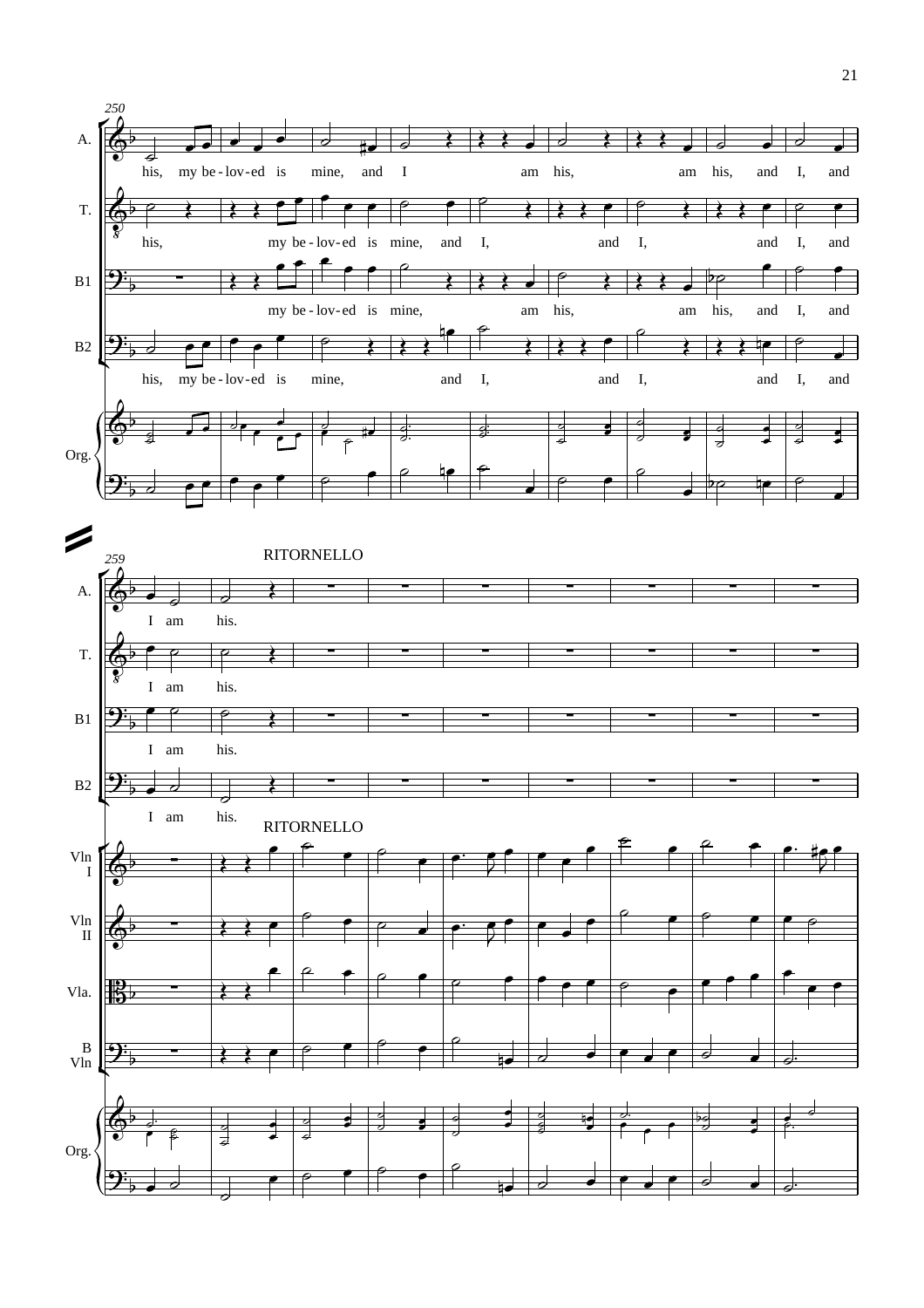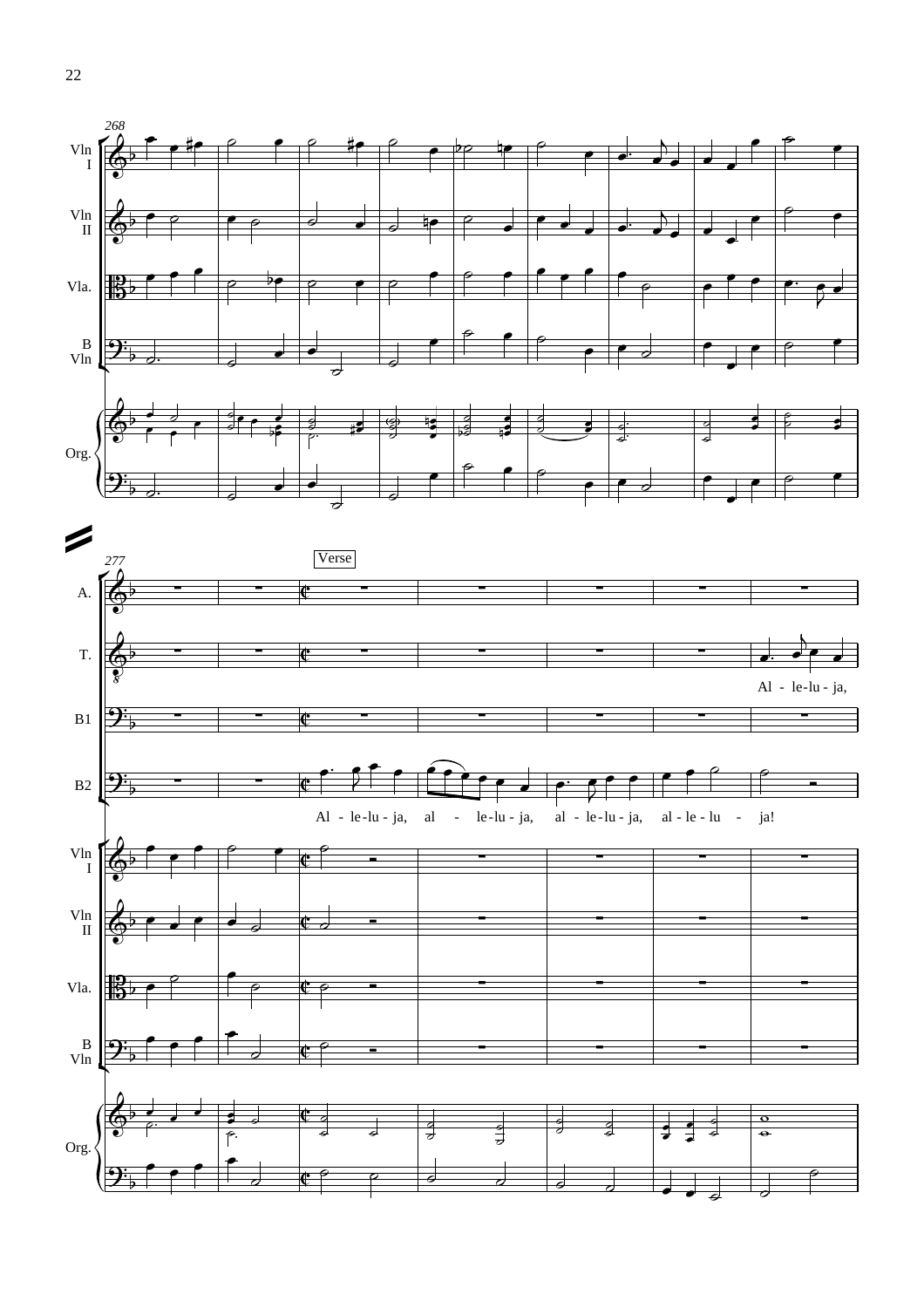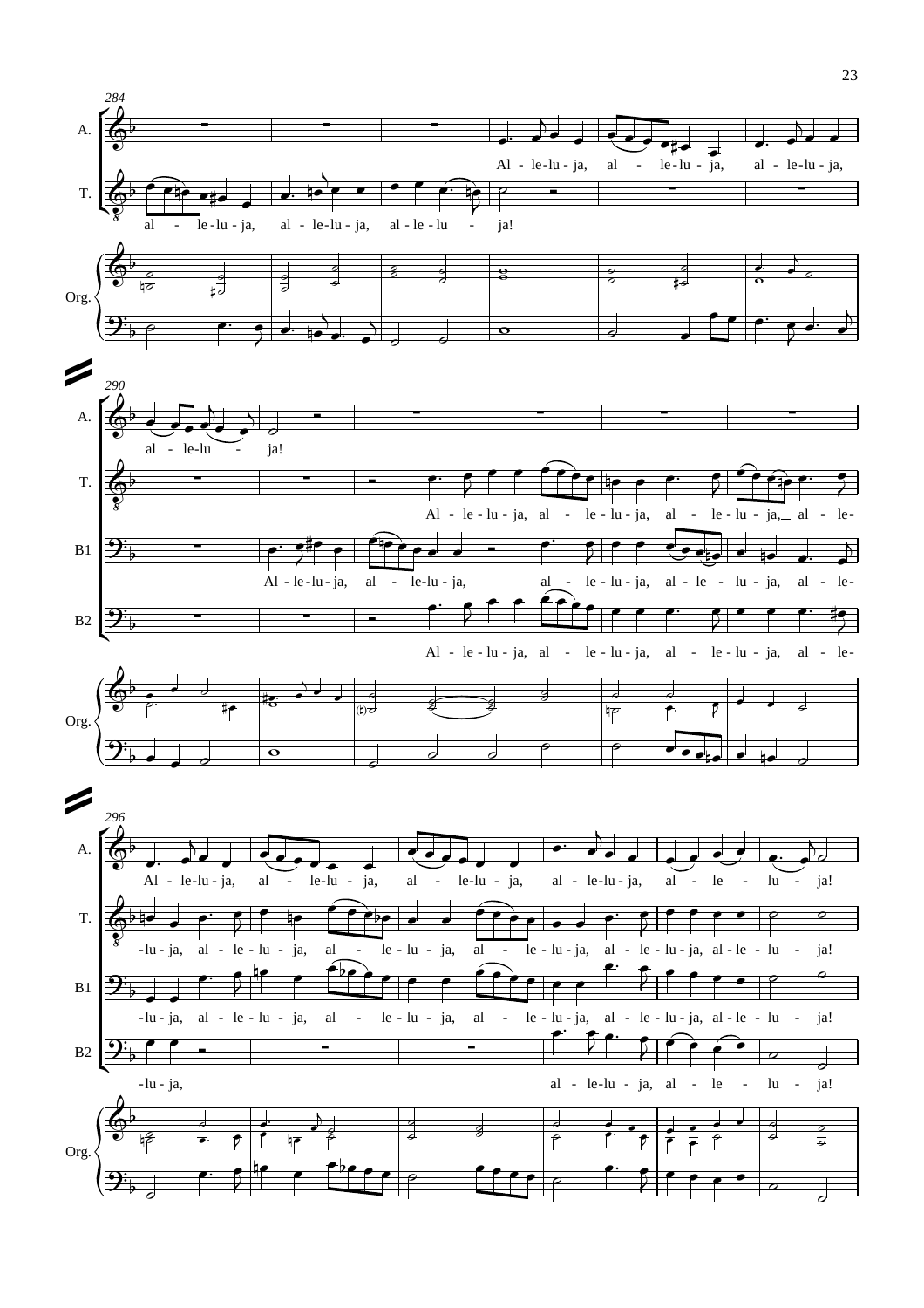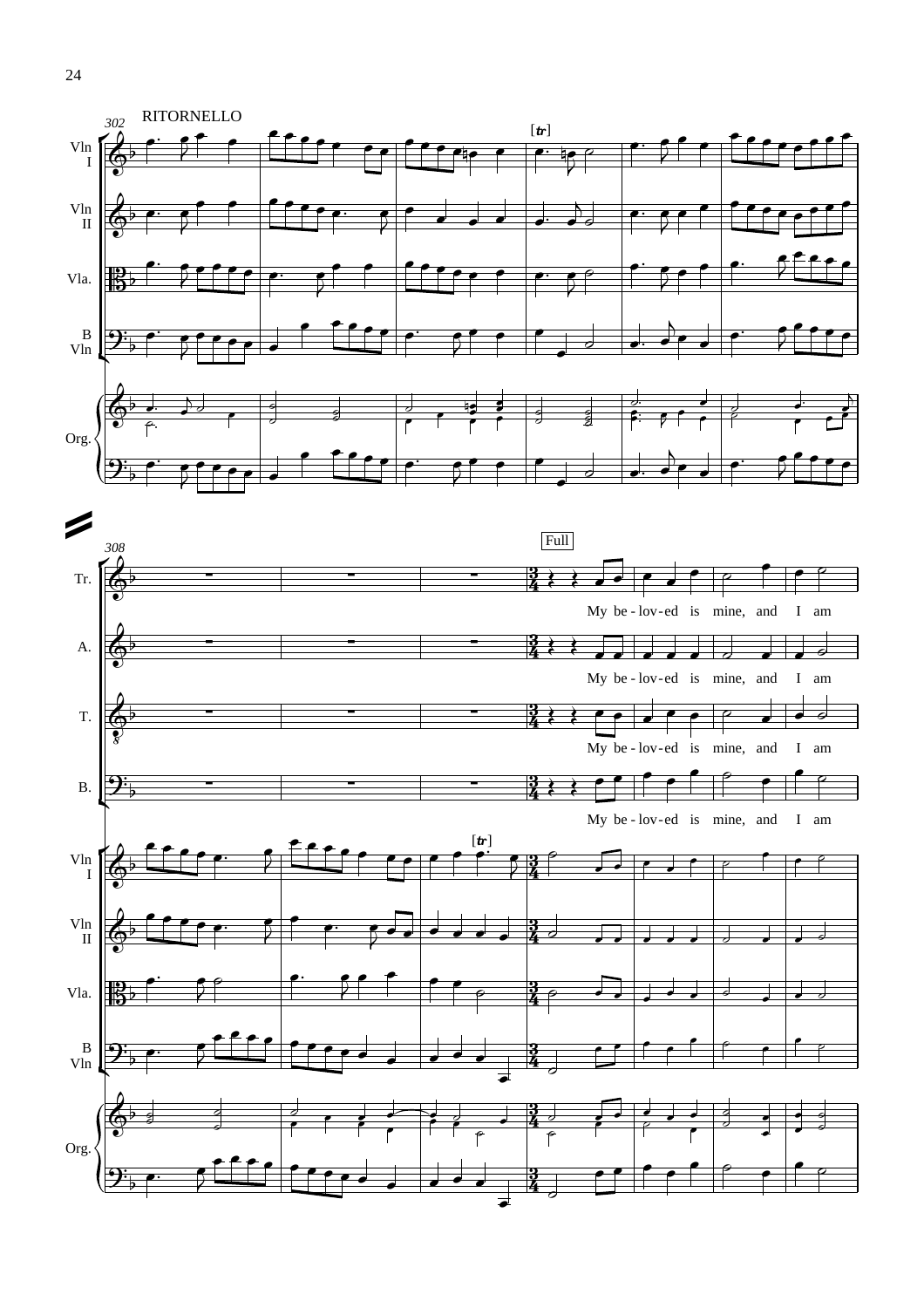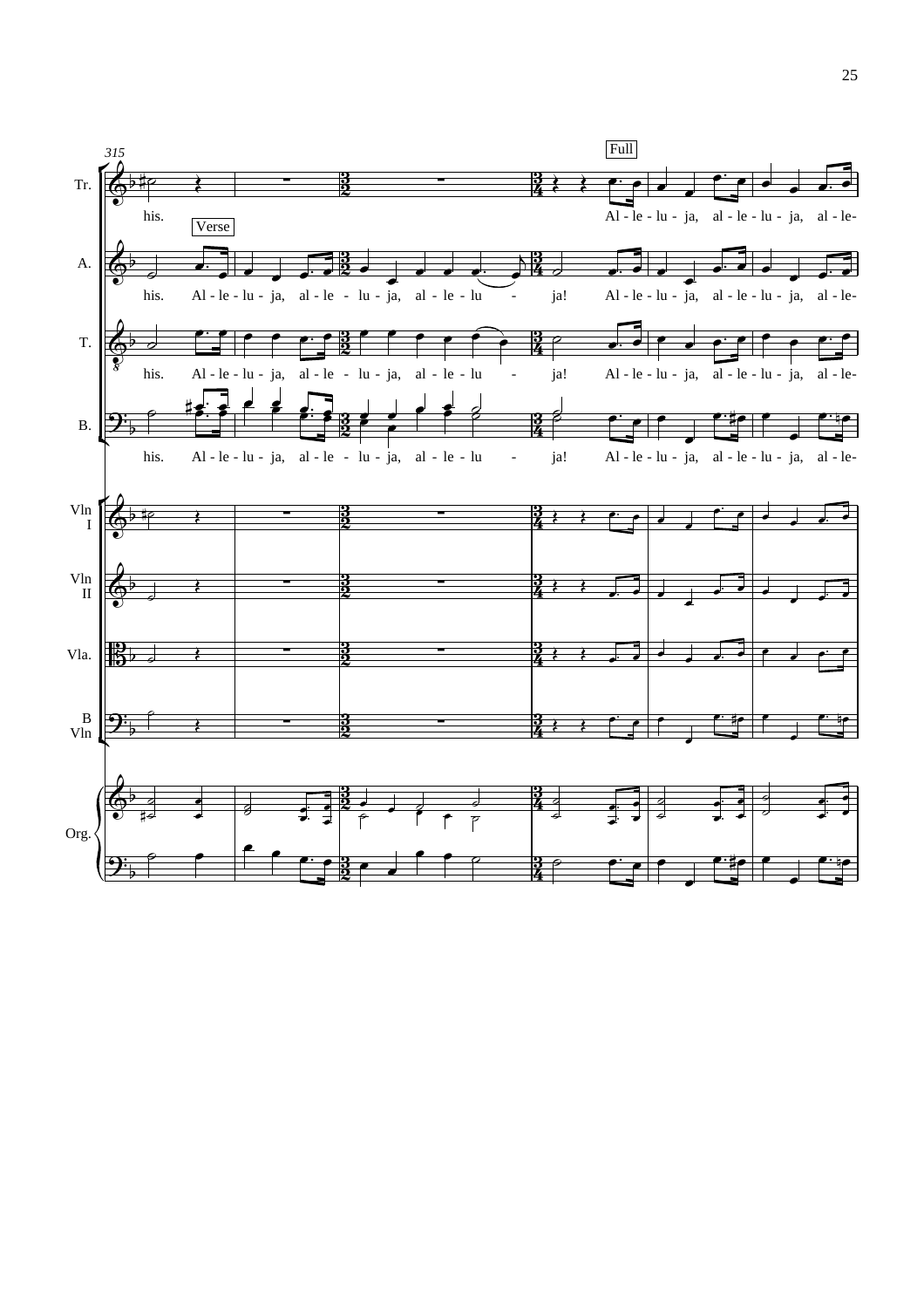